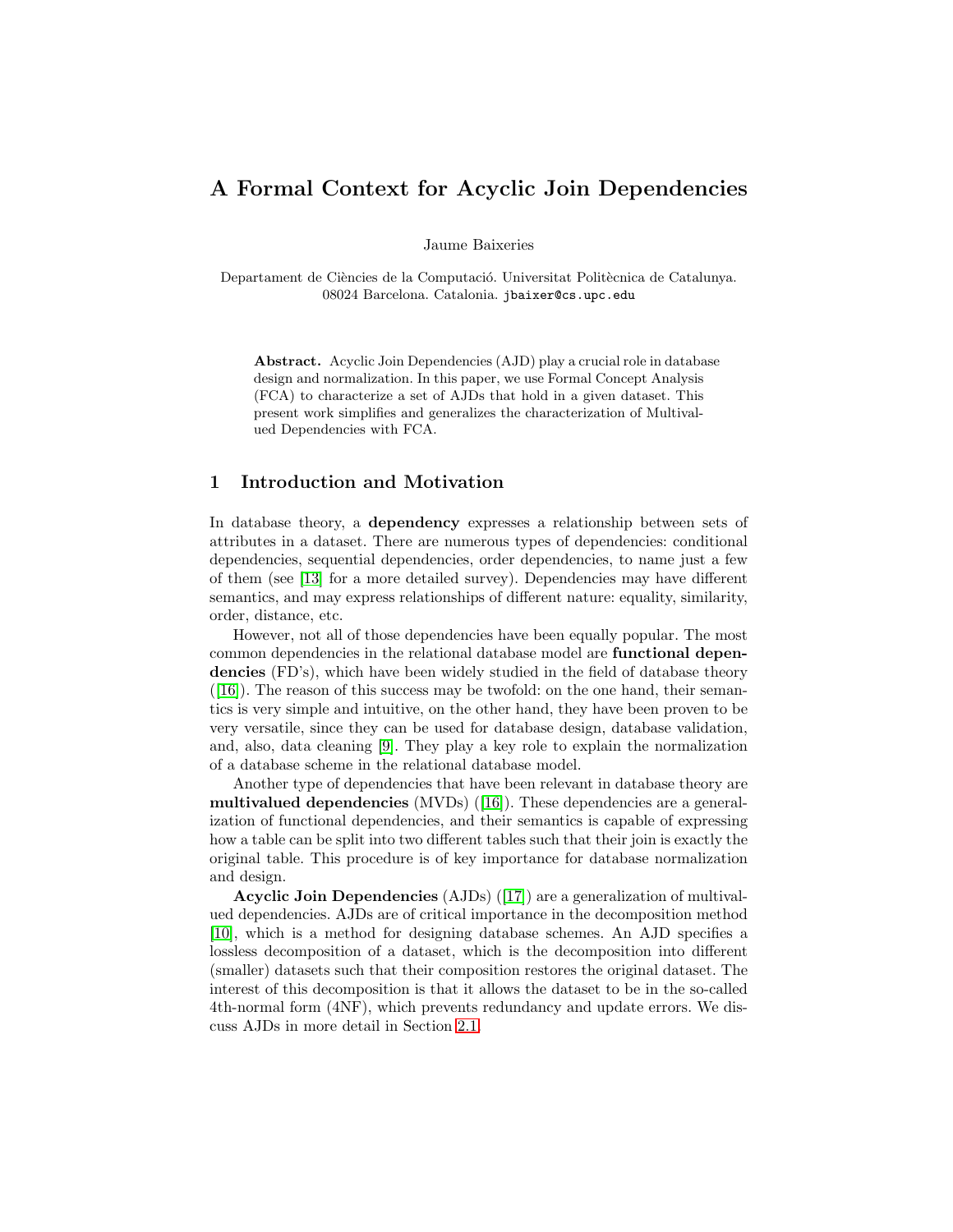Formal Concept Analysis (FCA) is a simple and elegant lattice-oriented mathematical framework that is strongly connected to lattice theory. The uses of FCA are manyfold, as, for instance, knowledge discovery and machine learning [\[14\]](#page-9-5), among many others. We discuss FCA in more detail in Section [2.2.](#page-5-0)

Formal Concept Analysis has been widely used to characterize and compute different types of dependencies. We present the most relevant work on this subject in Section [2.3.](#page-5-1)

In this paper, we deal with the characterization of a set of AJDs that hold in a given dataset, using the formalism of FCA. The goals of this paper are twofold: on the one hand, extend previous work that dealt with the characterization of functional and multivalued dependencies. On the other hand, propose FCA as a tool to compute sets of AJDs that hold in a dataset, compute the closure of a set of AJDs and explore the possibility of computing minimal bases for this kind of dependencies.

This paper starts with the Notation section, where we explain the basics of AJDs, FCA and also, previous work linking FCA and data dependencies. In the Results section, we present a new formal context for AJDs. We also present an example in a separate section to illustrate the results. Finally, we present the conclusions and future work.

# 2 Notation

The primary objects with which we deal in this paper are a set of attributes and a **dataset**. A dataset T is a set of tuples:  $T = \{t_1, \ldots, t_N\}$  (we use indistinctively dataset and set of tuples as equivalent terms) and a set of attributes  $\mathcal{U} = \{a, b, \dots\}$  (commonly known as column names). Each tuple has a value associated to each attribute. We use non capital letters for single elements of the set of attributes, starting with  $a, b, c, \ldots$ , and capital letters  $X, Y, Z, \ldots$  for subsets of  $U$ . We drop the union operator and use juxtaposition to indicate set union. For instance, instead of  $X \cup Y$  we write XY. If the context allows, we drop the set notation, and write *abc* instead of  $\{a, b, c\}$ .

| ı       | $\mathbf a$ | С |  |
|---------|-------------|---|--|
| $t_{1}$ |             |   |  |
| $t_{2}$ |             |   |  |
| tг      |             |   |  |
| t.      |             |   |  |

<span id="page-1-0"></span>Fig. 1. Example dataset.

For instance, Figure [1](#page-1-0) is an example of a dataset  $T = \{t_1, t_2, t_3, t_4\}$ , with its set of attributes  $\mathcal{U} = \{a, b, c, d\}$ . We use the notation  $t(X)$  to indicate the restriction of a tuple  $t$  to the set of attributes  $X$ . In this same example,  $t_2(\langle b, c \rangle) = \langle 2, 1 \rangle$ . It is necessary to note that when the values of the tuple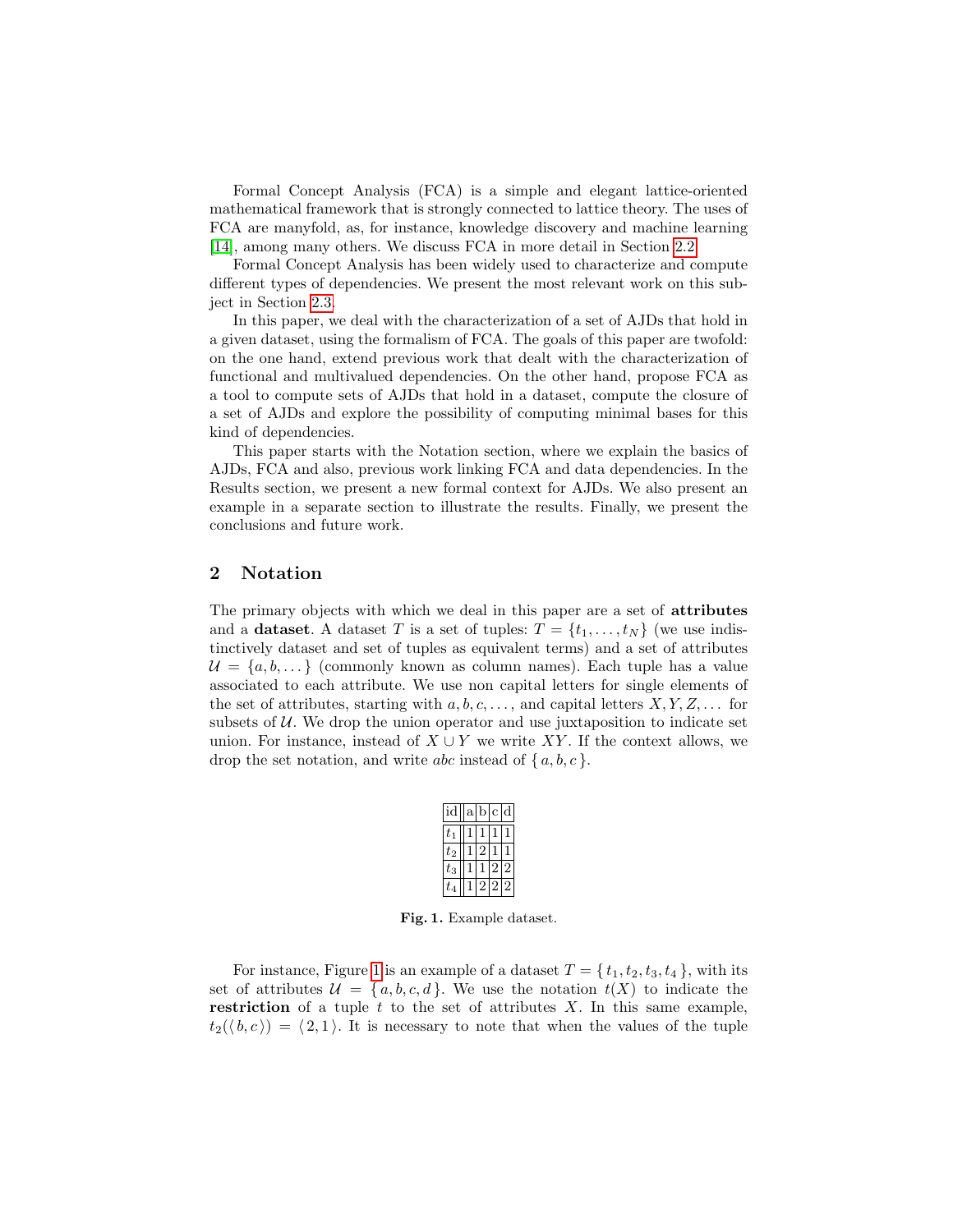are given, some order must be implicit, because a value that appears in a tuple is always related to an attribute. We also use juxtaposition for the composition of tuples. For instance,  $t(\langle a, b \rangle)t(\langle c, d \rangle)$  is the tuple  $t(\langle a, b, c, d \rangle)$ . We also have that  $t(\langle a, b \rangle)t(\langle c, d \rangle)$  is equivalent to  $t(\langle c, d \rangle)t(\langle a, b \rangle)$ , assuming that we have a total order on the attributes set. We use the notation  $\Pi_X(S)$ , where  $X \subseteq U$  and  $S \subseteq T$  as the set  $\Pi_X(S) = \{t(X) \mid t \in S\}$ , this is, the set of restrictions of all tuples in  $S$  to the set of attributes  $X$ . In this same example,  $\Pi_{\langle a,d \rangle}(T) = \{ \langle 1,1 \rangle, \langle 1, 2 \rangle \}.$ 

Given a set  $S$ , we define also the set of its splits and pairs:

**Definition 1.** The set  $Split(S)$  is the set of partitions of S of size 2. For instance, if  $S = \{a, b, c, d\}$ , then,  $Split(\mathcal{U}) = \{[a \mid bcd], [b \mid acd], [c \mid abd], [d \mid$  $abc$ ,  $[ab \, | \, bc]$ ,  $[ac \, | \, bd]$ ,  $[ad \, | \, cd]$ .

**Definition 2.** The set  $Pair(S)$  is the set of pairs of elements of S, modulo reflexivity and commutativity. For instance, if  $S = \{a, b, c, d\}$ , then,  $Pair(S) =$  $\{(a, b), (a, c), (a, d), (b, c), (b, d), (c, d)\}.$ 

Finally, we define the **join** operator  $\bowtie$  on the datasets R and S as follows:  $R \bowtie S = \{ r \cup s \mid r \in R \land s \in S \land r(X) = s(X) \},$  where X is the set of attributes that are common to both  $R$  and  $S$ . If they have no common attributes, then, this operation becomes a cartesian product.

### <span id="page-2-0"></span>2.1 Acyclic Join Dependencies

An acyclic join dependency is a special case of a join dependency. We provide first the definition of a join dependency, and then, we describe the restriction that applies to acyclic join dependencies.

<span id="page-2-1"></span>**Definition 3.** Let  $T$  be a set of tuples and let  $U$  be its attribute set. A join dependency  $R = [R_1, \ldots, R_N]$  is a set of sets of attributes such that:

1.  $R_i \subseteq \mathcal{U}, \forall i : 1 \leq i \leq N$ . 2.  $U = \bigcup$  $\bigcup_{1 \leq i \leq N} R_i$ , this is, all attributes are present in R.

A join dependency  $R$  holds in  $T$  if and only if:

$$
T = \Pi_{R_1}(T) \bowtie \ldots \bowtie \Pi_{R_N}(T)
$$

The intuition behind a join dependency is that the set of tuples  $T$  can be decomposed into different smaller (with less attributes and, maybe, tuples) sets of tuples, such that their composition according to  $R$  is lossless, this is, no information is lost [\[7\]](#page-9-6). Acyclic join dependencies are join dependencies that hold in a set of tuples according to the condition in Definition [3.](#page-2-1) However, they have some syntactical restrictions that make them more tractable than join dependencies, both in terms of axiomatization and computational complexity [\[12\]](#page-9-7). A deep discussion on the differences between both join and acyclic join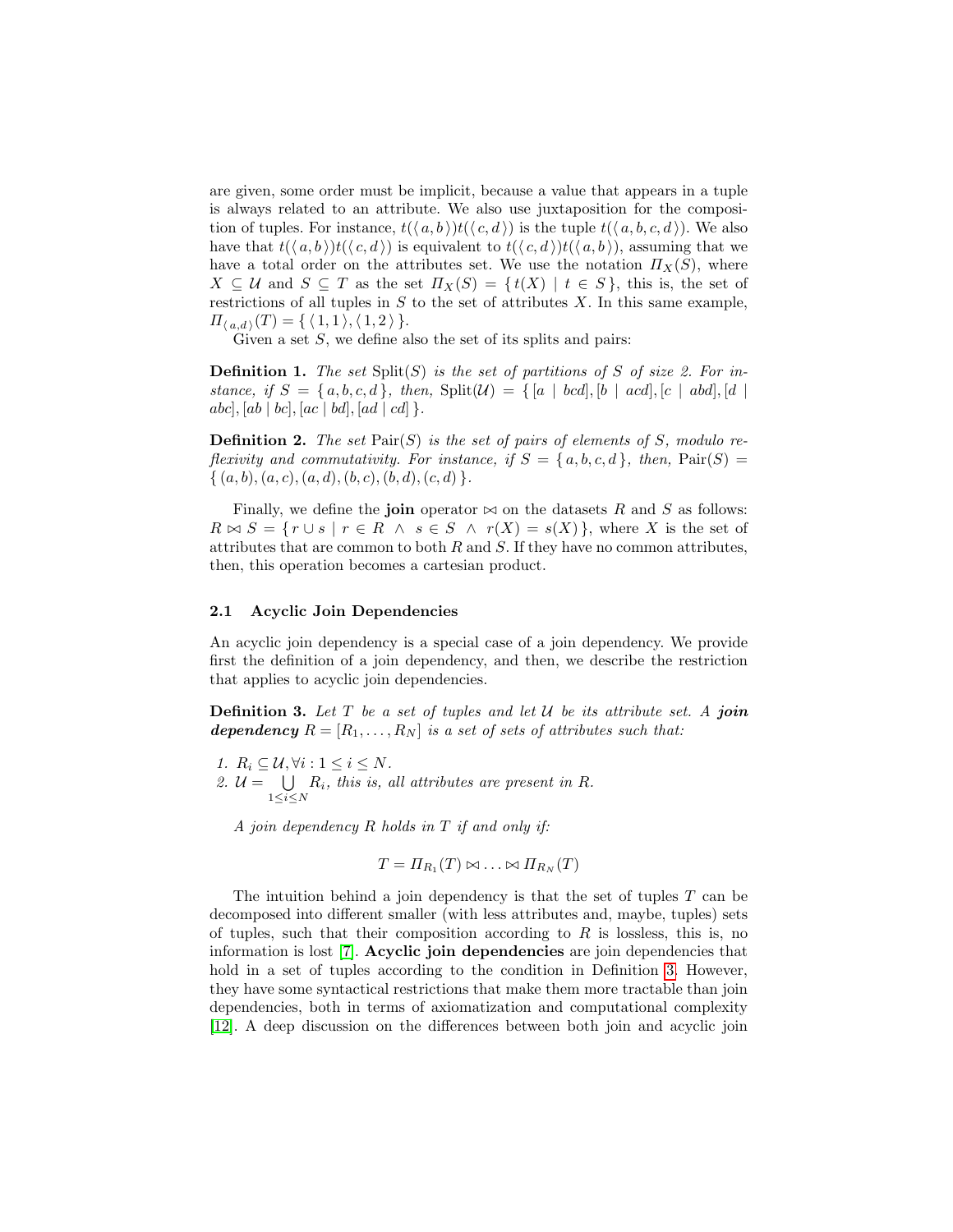dependencies is far beyond the scope of this paper, and we will provide only the basic definition and properties of AJDs that are relevant to this paper.

The notion of a join dependency is closely related to that of a hypergraph [\[8\]](#page-9-8). Let S be a set of vertices, a hypergraph extends the notion of a graph in the sense that an edge in a hypergraph is not limited to two vertices, as in a graph, but to any number of vertices. In a join dependency  $R = [R_1, \ldots, R_N]$ , the set of vertices would be  $U$ , and R would be the set of edges. Also in hypergraphs, there is the notion of acyclicity, but this notion is not as intuitive as in the case of graphs. In fact, there are different definitions of acyclicity, some more restrictive than others (in [\[6\]](#page-9-9) some are discussed). In this case, we use the definition of acyclicity that appears in [\[6\]](#page-9-9). But, again, this definition can be enunciated in as many as 12 different equivalent ways, but we just use one of them which is necessary to understand the results in this paper. With this definition, we proceed to define acyclic join dependencies.

**Definition 4** ([\[6\]](#page-9-9)). Let  $R = [R_1, \ldots, R_N]$  be a join dependency. A join tree  $JT$  for  $R$  is a tree such that the set of nodes is the same as  $R$  and:

- 1. Each edge  $(R_i, R_j)$  is labeled with  $R_i \cap R_j$ .
- 2. For any pair  $R_i, R_j \in R$ , where  $i \neq j$ , we take the only path  $P = \{R_i, R_{i+1} \dots R_j\}$ between  $R_i$  and  $R_j$ . For all edges  $(R_{i+k}, R_{i+k+1})$  we have that:  $R_i \cap R_j \subseteq$  $R_{i+k} \cap R_{i+k+1}$ ).

A join dependency  $R$  is an **acyclic join dependency** (AJD) if and only if it has a join tree. If an acyclic join dependency has only two components, then, it is called a multivalued dependency.

<span id="page-3-1"></span>*Example 1.* For instance, if we have that  $\mathcal{U} = \{a, b, c, d, e, f, g\}$  and the AJD  $R = [abc, ace, abfg, abd],$  a join tree for R is in Figure [2.](#page-3-0) We can see, for instance, that in the path from node ace to node abd, the intersection  $ace \cap abd = a$  appears in all the edges of the path.



<span id="page-3-0"></span>Fig. 2. Join tree for R.

Therefore, an acyclic join dependency is a join dependency that has a join tree or, equivalently, is an acyclic hypergraph. For a given AJD, there can be more than one possible join trees, since, for instance, the choice of a root is completly arbitrary (although swiching the root is not the only possible way to have different join trees).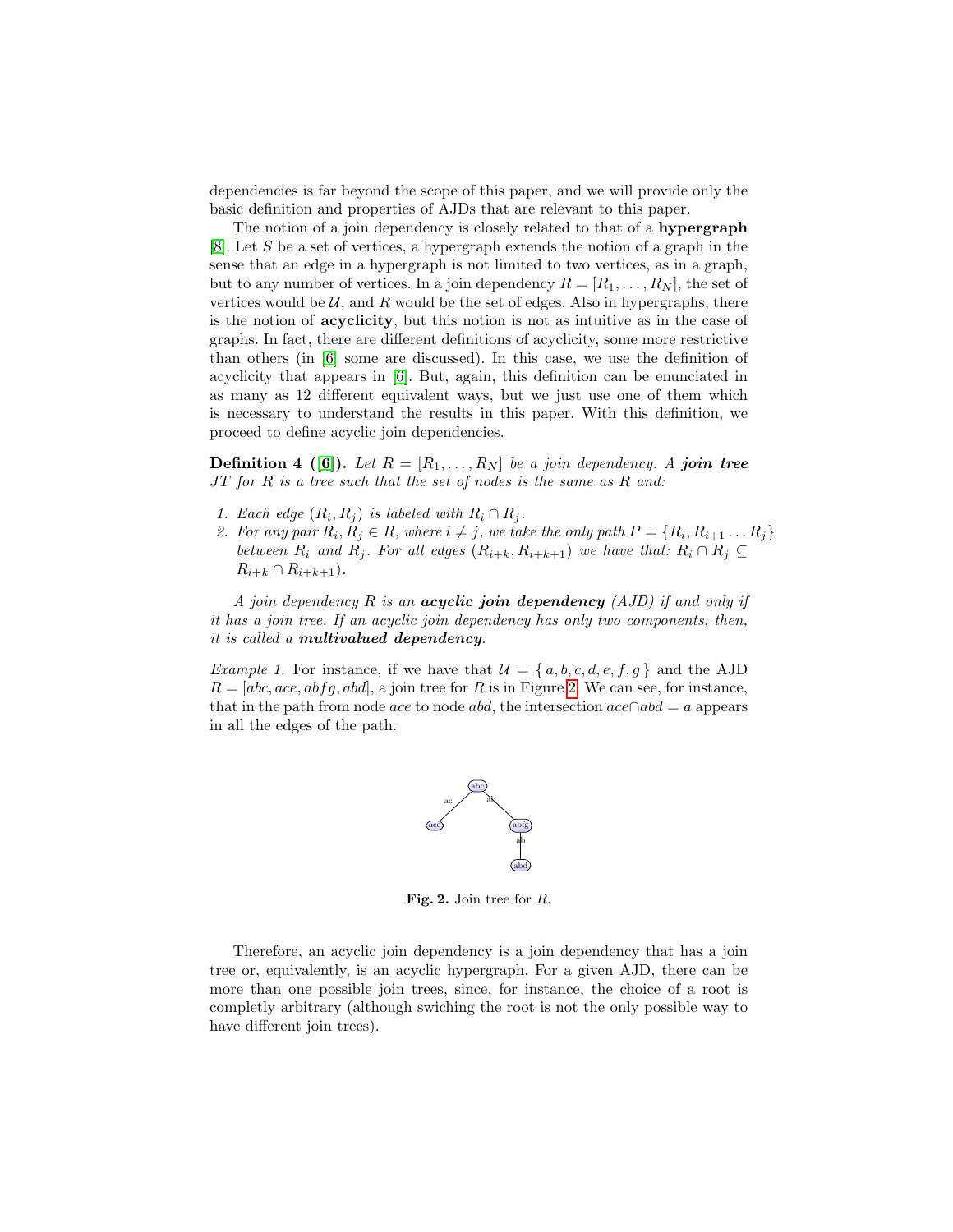One important and useful property of AJDs is that a single AJD is equivalent to a set of multivalued dependencies. We remind the reader that a MVD is a special case of AJD with cardinality 2. Definition [5](#page-4-0) is a technicality that helps to understand how to compute the set of MVDs that are equivalent to an AJD in Proposition [2.](#page-4-1)

<span id="page-4-0"></span>**Definition 5.** Let  $JT = \langle R, E \rangle$  be the join tree of an AJD R. We define the function Removal that returns a partition of the set of attributes  $U$  into three classes according to an edge of JT.

Let  $C_1 = \langle V_1, E_1 \rangle, C_2 = \langle V_2, E_2 \rangle$  be the two connected components that appear after the removal of an edge  $(R_i, R_j) \in E$  in JT. Let  $C_i = \langle V_i, E_i \rangle$ , then  $\text{attribute}$  attrib $(C_i)$  returns the set of attributes that appear in that connected component, this is:  $\text{attrib}(C_i) = \bigcup X$ . The function Removal $(\langle R, E \rangle, (R_i, R_j))$  returns  $X\bar{\in}V_i$ the triple:

Removal $(\langle R, E \rangle, (R_i, R_j)) := \langle R_i \cap R_j, \text{ attrib}(C_1) \setminus (R_i \cap R_j), \text{ attrib}(C_2) \setminus (R_i \cap R_j) \rangle$ 

**Proposition 1.** Let R be an AJD and let  $JT = (\mathcal{U}, R)$  be its join tree. The function Removal returns a partition of the set  $U$ .

*Proof.* Since R is an AJD, then, R contains all the attributes in  $\mathcal{U}$ . Lets assume that we are removing the edge  $(R_i, R_j)$  After splitting  $JT$  we have two connected components:  $C_1 = \langle V_1, E_1 \rangle, C_2 = \langle V_2, E_2 \rangle$ . Therefore, all the attributes are either in  $V_1$  or in  $V_2$ . This implies that all attributes will appear in one of the classes returned by Removal, since either this attribute will be in  $V_1$ , or in  $V_2$  or in  $R_i \cap R_i$ . Now we need to prove that an attribute will not appear in more than one class. Because  $R_i \cap R_j$  is substracted in  $V_1$  and  $V_2$ , if there is a repeated attribute, it will only be in  $V_1$  and  $V_2$ . Let us suppose, by way of contradiction, that there is an attribute that is in attrib $(C_1) \setminus (R_i \cap R_j)$  and attrib $(C_2) \setminus (R_i \cap R_j)$ , this is, in  $R_k \in E_1$  and  $R_j \in E_2$ . Since JT is a join tree, it means that this attribute will appear in all the edges in the path from  $R_k$  to  $R_j$ , also in  $R_i \cap R_j$  because the edge  $(R_i, R_j)$  is necessarily in that path, which yields a contradiction.

*Example 2.* We return to Example [1.](#page-3-1) We have the AJD  $R = [ace, abc, abfg, abd]$ and the corresponding join tree  $JT = \langle AJD, (ace, abc), (abc, abfg), (abfg, abd) \rangle.$ We have that:

Removal $(JT, (abc, abfg)) = \langle ab, ce, dfg \rangle$ 

Removal $(JT, (ace, abc)) = \langle ac, e, bdfg \rangle$ 

We now define the set of MVDs that are equivalent to a single AJD.

<span id="page-4-1"></span>**Proposition 2.** Let R be an AJD, and let  $JT = \langle R, E \rangle$  be its join tree. R holds in a table T if and only if  $\forall (R_i, R_j) \in E : [XY, XZ]$  holds in T, where  $\langle X, Y, Z \rangle :=$  Removal $(JT, (R_i, R_j))$ . The proof is in Theorem 7.1 in [\[6\]](#page-9-9).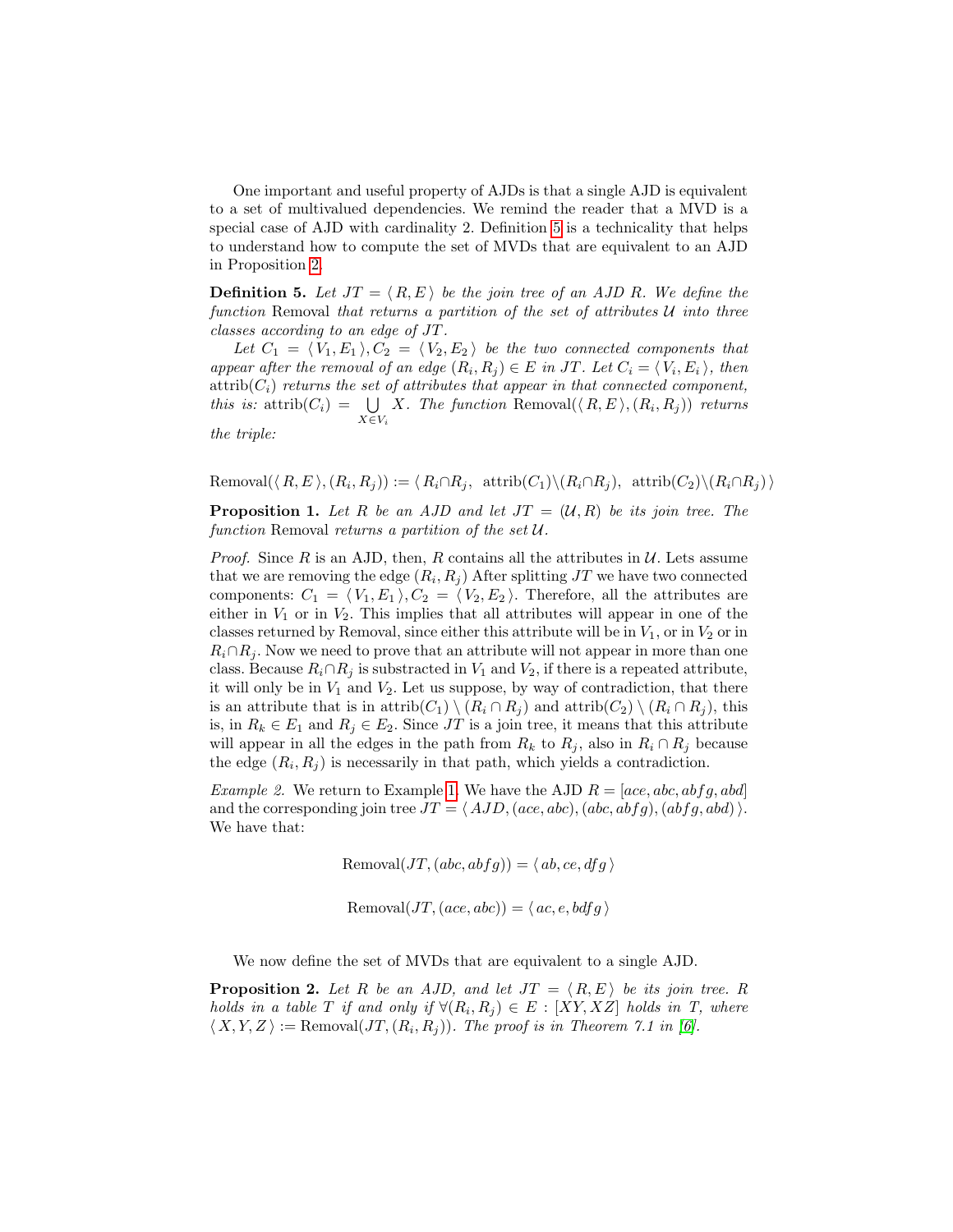#### <span id="page-5-0"></span>2.2 Formal Concept Analysis

In this brief account of Formal Concept Analysis (FCA), we use standard defi-nitions from [\[11\]](#page-9-10). Let G and M be arbitrary sets and  $I \subseteq G \times M$  be a binary relation between G and M. The triple  $(G, M, I)$  is called a formal context. Each  $q \in G$  is interpreted as an object, each  $m \in M$  is interpreted as an attribute. The statement  $(g, m) \in I$  is interpreted as "g has attribute m". The two following derivation operators  $(\cdot)'$ :

$$
A' = \{ m \in M \mid \forall g \in A : gIm \} \quad \text{for } A \subseteq G,
$$
  

$$
B' = \{ g \in G \mid \forall m \in B : gIm \} \quad \text{for } B \subseteq M
$$

define a Galois connection between the powersets of  $G$  and  $M$ . The derivation operators  $\{(\cdot)'$ ,  $(\cdot)'\}$  put in relation elements of the lattices  $(\wp(G), \subseteq)$  of objects and  $(\wp(M), \subseteq)$  of attributes and reciprocally.

#### <span id="page-5-1"></span>2.3 Previous Work

The characterization of dependencies (in a generic sense) and FCA can be roughly divided into two different parts: a syntactical characterization and a semantical characterization. In a syntactical characterization, a formal context characterizes the closure of a set of dependencies. This is, given a set of dependencies, what is the maximal set of dependencies that can be derived according to the axioms for these dependencies?

The semantical characterization of a set of dependencies takes into account the definition of these dependencies with respect to a dataset. In this line of work, a formal context is constructed, such that the set of objects is related to a dataset, and the set of attributes is related to the set of attributes of the dataset, which is a parameter of the formal context. In this paper, we continue this latter like of work.

The definition of a formal context to characterize the functional dependencies that hold in a dataset can be found in  $[1,18,15]$  $[1,18,15]$  $[1,18,15]$ . These dependencies are also characterized with pattern structures (a generalization of FCA) in [\[5\]](#page-9-14). Degenerate multivalued dependencies are characterized in [\[2\]](#page-9-15), multivalued dependencies in [\[3\]](#page-9-16), and similarity dependencies are characterized in terms of pattern structures in [\[4\]](#page-9-17).

In all previous cases, the characterization in terms of FCA (or pattern structures) allows the formal context to answer the question: does a specific dependency hold in that dataset? It can also compute the whole set of dependencies that hold in that dataset. As we have mentioned, previously, the defined context takes into account the set of tuples and the set of attributes of a given dataset. As an example, we describe the formal context that was defined in [\[3\]](#page-9-16) to characterize the set of multivalued dependencies that hold in a dataset T. This formal context was defined as  $\mathbb{K}_T = (\text{Part}(T), \text{Part}(\mathcal{U}), I)$  where  $\text{Part}(T)$  is the set of all partitions that can be formed with the set of tuples  $T$ , and  $Part(\mathcal{U})$  is the set of all partitions of the set of attributes  $U$ . We mention this example because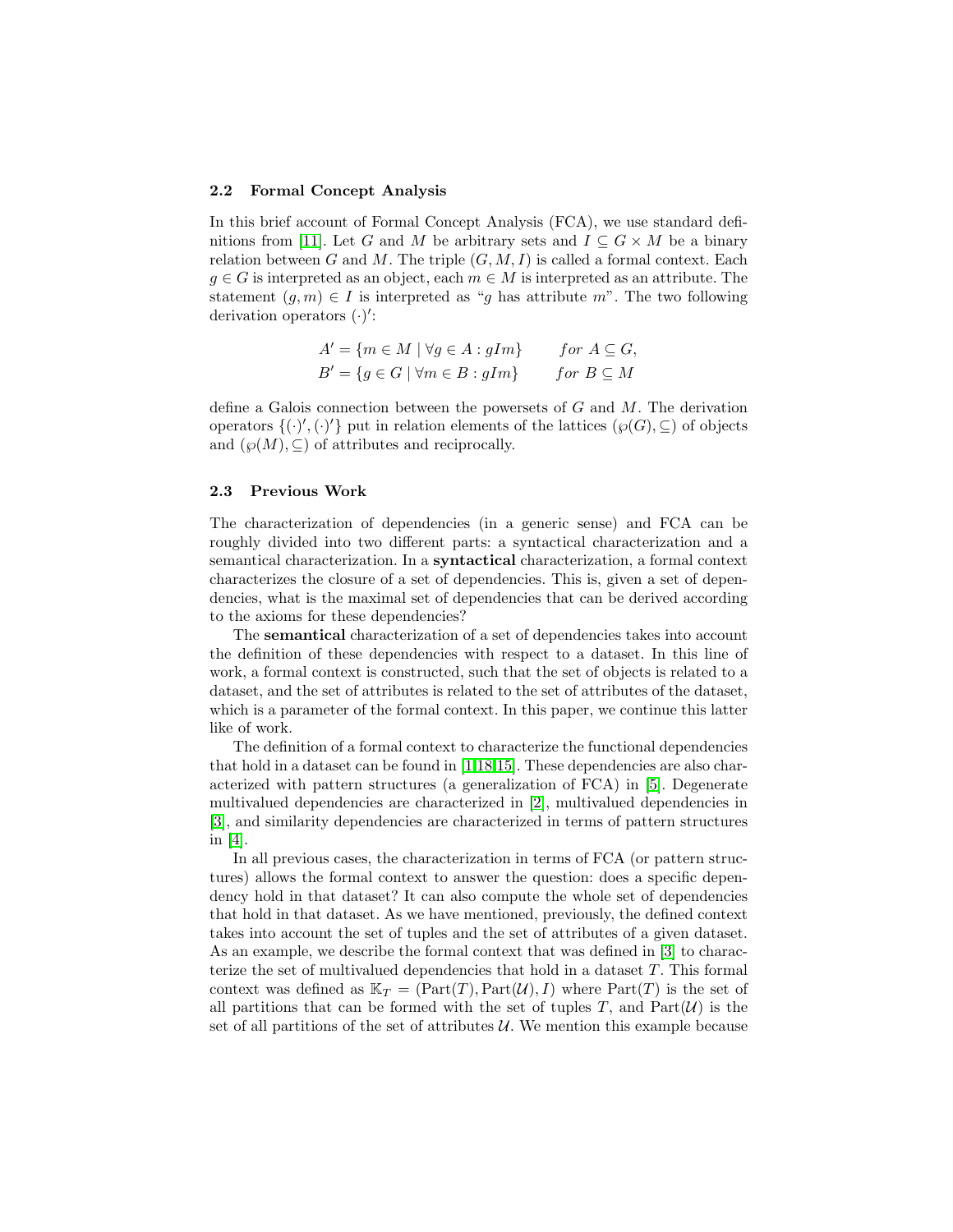multivalued dependencies are a special case of acyclic join dependencies, which are treated in this paper. In the next section, we define a new formal context for acyclic join dependencies that will be simpler (in size) than this previous context, and that will characterize acyclic join dependencies, as well as multivalued dependencies, as a special case.

# 3 Results

In this section we present the main result in this paper. Given a dataset, we define a formal context that can be used to check if an AJD holds in that dataset. Eventually, this formal context could also compute the set of all AJDs that hold in that dataset, although this is not discussed in this paper.

Before defining the formal context, we need to define the binary relation it will contain.

**Definition 6.** Let T be a set of tuples, and U its set of attributes. Let  $S = [X]$  $Y$   $\in$  Split(U) and let  $(t_i, t_j) \in \text{Pair}(T)$ . We define the relation  $I \subseteq \text{Split}(U) \times$  $Pair(T)$  as follows:  $[X \mid Y]$  is related to the pair of tuples  $(t_i, t_j)$  if and only if the tuples  $t_i(X)t_i(Y)$  and  $t_i(X)t_i(Y)$  are in T. More formally:

$$
[X \mid Y] \quad I \quad (t_i, t_J) \Leftrightarrow t_i(X)t_j(Y), t_j(X)t_i(Y) \in T
$$

We are now ready to define the following formal context:

**Definition 7.** Let  $T$  be a set of tuples, and  $U$  its set of attributes. The AJDformal context for the set of tuples T is:

$$
\mathbb{K}_T = (\text{Split}(\mathcal{U}), \text{Pair}(T), I)
$$

We now use this formal context in order to check if an AJD holds in T. We have seen that, according to Proposition [2,](#page-4-1) in order to check if an AJD holds in a dataset, we need to check if the equivalent set of MVDs hold as well. This is the base for our next theorem.

**Theorem 1.** Let T be a dataset, and let  $R = \{R_1, \ldots, R_N\}$  be an acyclic join dependency, and let  $JT = \langle R, E \rangle$  the corresponding join tree of R. R holds in T if and only if:

$$
\bigwedge_{e \in E} \{ [X \mid YZ] \}' = \{ [Y \mid XZ], [Z \mid XY] \}'
$$

holds in the formal context  $\mathbb{K}_T = (\text{Split}(\mathcal{U}), \text{Pair}(T), I)$ , where  $\langle X, Y, Z \rangle =$ Removal $(JT, e)$ .

Proof. The base of this proof is to check if this condition holds for all the MVDs that are equivalent to an AJD according to Proposition [2.](#page-4-1)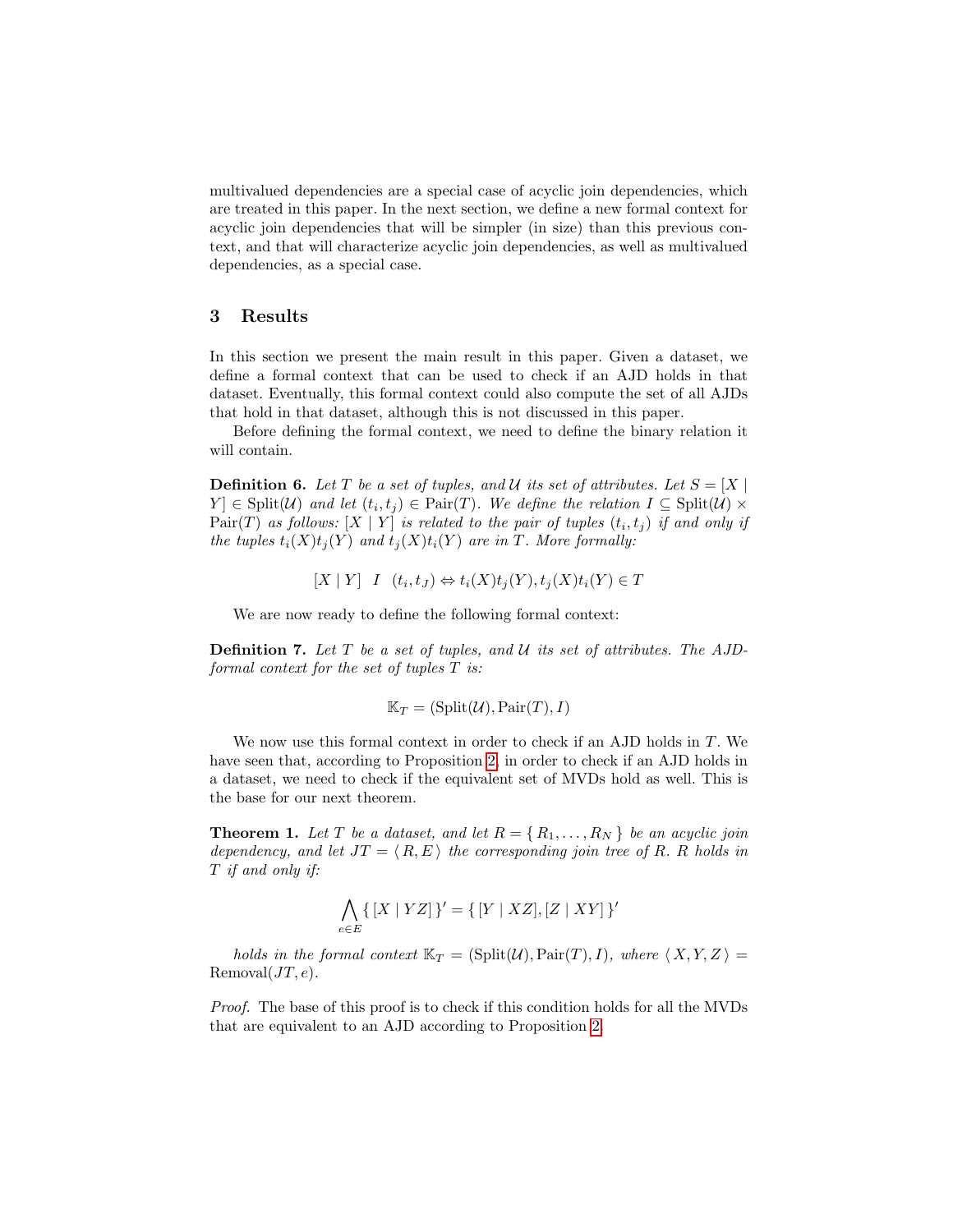$(\Rightarrow)$  We assume that R holds in T, we need to prove that

$$
\bigwedge_{e \in E} \{ [X \mid YZ] \}' = \{ [Y \mid XZ], [Z \mid XY] \}'
$$

where  $\langle X, Y, Z \rangle$  = Removal(*JT*, *e*). We take an arbitrary  $e \in E$  and a pair of tuples  $t_i, t_j \in T$ . We need to prove now two things:

1. If  $(t_i, t_j) \in \{ [X | YZ] \}'$ , then, we have that  $(t_i, t_j) \in \{ [Y | XZ], [Z |$  $XY$  }'. Since  $(t_i, t_j) \in \{ [X | YZ] \}'$  tuples  $t_i(X)t_j(YZ)$  and  $t_j(X)t_i(YZ)$ are in  $T$ . Therefore, we have that  $T$  contains, at least:

$$
t_i(X)t_i(Y)t_i(Z) \t t_j(X)t_j(Y)t_j(Z) t_i(X)t_j(Y)t_j(Z) \t t_j(X)t_i(Y)t_i(Z)
$$

Now, if  $(t_i, t_j) \in \{ [Y \mid XZ] \}'$ , we need the following tuples to be in  $T: t_i(X)t_j(Y)t_i(Z)$  and  $t_j(X)t_i(Y)t_j(Z)$  and for  $(t_i, t_j) \in \{ [Z | XY] \}'$ , we need the following tuples:  $t_i(X)t_i(Y)t_i(Z)$  and  $t_i(X)t_i(Y)t_i(Z)$ . By Proposition [2,](#page-4-1) we have that  $[XY, XZ]$  holds in T. This implies that the following tuples are also in  $T$ :

$$
t_i(X)t_i(Y)t_j(Z) \qquad t_i(X)t_j(Y)t_i(Z)
$$
  

$$
t_j(X)t_j(Y)t_i(Z) \qquad t_j(X)t_i(Y)t_j(Z)
$$

2. We need to prove the inverse condition: if  $(t_i, t_j) \in \{ [Y \mid XZ], [Z \mid$  $XY$ ] }', then, we have that  $(t_i, t_j) \in \{[X | YZ]\}^j$ . Since  $(t_i, t_j) \in \{[Y | YZ]\}^j$ .  $XZ$ ,  $[Z | XY]$ ', we have, at least, the following tuples in T:

| $t_i(X)t_i(Y)t_i(Z)$ | $t_j(X)t_j(Y)t_j(Z)$ |
|----------------------|----------------------|
| $t_i(X)t_j(Y)t_i(Z)$ | $t_j(X)t_i(Y)t_j(Z)$ |
| $t_i(X)t_i(Y)t_j(Z)$ | $t_j(X)t_j(Y)t_i(Z)$ |

If we want  $(t_i, t_j) \in \{[X \mid YZ]\}'$  we need the following tuples to be in T as well:  $t_i(X)t_j(Y)t_j(Z)$  and  $t_j(X)t_i(Y)t_i(Z)$ . Since [XY, XZ] holds in T, we also have the following tuples in T:  $t_i(X)t_i(Y)t_i(Z)$  and  $t_i(X)t_i(Y)t_i(Z).$ 

 $(\Leftarrow)$  We now assume that  $\bigwedge$ e∈E  $\{[X \mid YZ]\}' = \{[Y \mid XZ], [Z \mid XY]\}'$  where

 $\langle X, Y, Z \rangle =$ Removal $(JT, e)$  holds, we need to prove that R holds in T. For that, we use Proposition [2,](#page-4-1) and, therefore, we prove that all the MVDs that are equivalent to R hold in T.

We prove that an arbitrary MVD [XY, XZ], where  $\langle X, Y, Z \rangle =$  Removal $(JT, e)$ , holds if  $\{[X | YZ]\}' = \{[Y | XZ], [Z | XY]\}'$ . We take a pair of tuples  $(t_i, t_j)$  such that  $t_i(X) = t_j(X)$ . In order to prove that  $[XY, XZ]$  holds, we need to prove that the following tuples are in T as well:  $t_i(X)t_i(Y)t_i(Z)$  and  $t_i(X)t_j(Y)t_i(Z)$ . Clearly,  $(t_i, t_j) \in \{ [X | YZ] \}'$ , and by the hypothesis, we have that  $(t_i, t_j) \in \{ [Y \mid XZ], [Z \mid XY] \}'$ . This means that the following tuples are in  $T: t_i(X)t_i(Y)t_j(Z)$  and  $t_i(X)t_j(Y)t_i(Z)$ .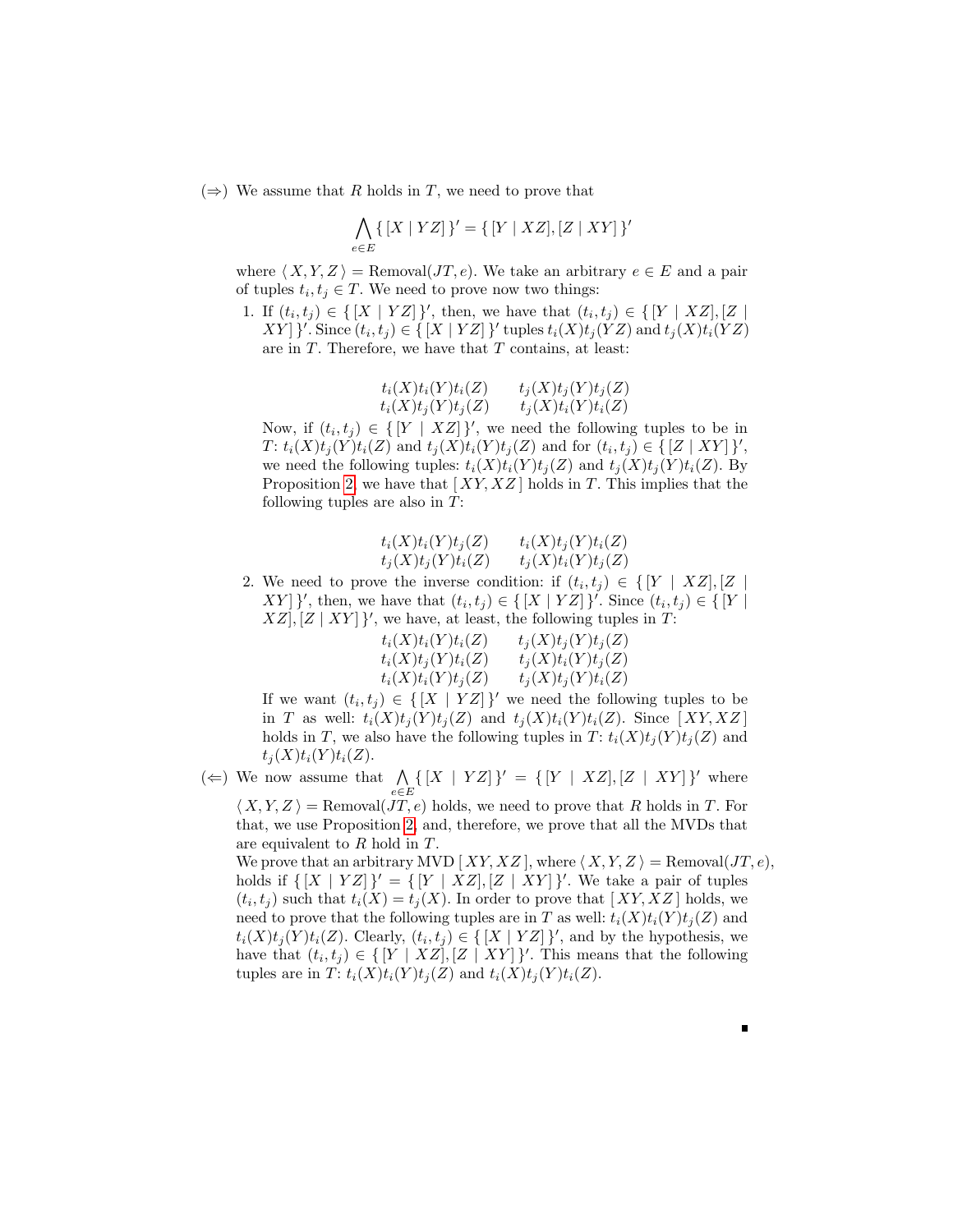### 4 Example

We provide a running example in order to illustrate and clarify the results that are contained in the previous section. From the dataset in Example [1,](#page-1-0) we define the formal context  $\mathbb{K}_T = (\text{Split}(\mathcal{U}), \text{Pair}(T), I)$  in Table [1.](#page-8-0)

| $\mathbb K$                           | $\bigl\  (t_1,t_2) \bigl  (t_1,t_3) \bigl  (t_1,t_4) \bigl  (t_2,t_3) \bigl  (t_2,t_4) \bigl  (t_3,t_4) \bigr $ |          |          |   |          |          |
|---------------------------------------|-----------------------------------------------------------------------------------------------------------------|----------|----------|---|----------|----------|
| $\vert\vert a\,\vert\, bcd\vert\vert$ | $\times$                                                                                                        | X        | ×        | × | ×        | ×        |
| $\vert [b \mid acd] \vert$            | ×                                                                                                               | $\times$ | $\times$ | X | $\times$ | X        |
| $\vert\vert c \mid abd \vert\vert$    | $\times$                                                                                                        |          |          |   |          | $\times$ |
| $\vert\vert d \mid abc \vert\vert$    | $\times$                                                                                                        |          |          |   |          | $\times$ |
| $\vert\vert ab\,\vert\, cd\vert\vert$ | $\times$                                                                                                        | $\times$ | X        | × | X        | ×        |
| $\left[ac\mid bd\right]$              | $\times$                                                                                                        |          |          |   |          | $\times$ |
| ad   bc                               | ×                                                                                                               |          |          |   |          | ×        |

<span id="page-8-0"></span>**Table 1.** Formal context  $\mathbb{K}_T = (\text{Split}(\mathcal{U}), \text{Pair}(T), I)$ 

The AJD  $R = [ab, bc, cd]$  holds in T because  $T = \Pi_{ab}(T) \bowtie \Pi_{bc}(T) \bowtie$  $\Pi_{cd}(T)$ . We check that in our context we also have this result. Let  $E = \{ (ab, bc), (bc, cd) \}$ and  $JT = \langle R, E \rangle$  be the join tree of R. We verify that  $\bigwedge$ e∈E  $\{[X | YZ]\}' = \{[Y]$  $XZ$ ,  $[Z | XY]$ , where  $\langle X, Y, Z \rangle$  = Removal(*JT*, *e*). This is:

$$
\{ [b \mid acd] \}' = \{ [a \mid bcd], [ab \mid cd] \}' \wedge \{ [c \mid abd] \}' = \{ [ab \mid cd], [abc \mid d] \}' \Leftrightarrow \{ (t_1, t_2), (t_1, t_3), (t_1, t_4), (t_2, t_3), (t_1, t_4), (t_3, t_4) \} = \{ (t_1, t_2), (t_1, t_3), (t_1, t_4), (t_2, t_3), (t_2, t_4), (t_3, t_4) \} \cap \{ (t_1, t_2), (t_1, t_3), (t_1, t_4), (t_2, t_3), (t_2, t_4), (t_3, t_4) \} \wedge \{ (t_1, t_2), (t_3, t_4) \} = \{ (t_1, t_2), (t_1, t_3), (t_1, t_4), (t_2, t_3), (t_2, t_4), (t_3, t_4) \} \cap \{ (t_1, t_2), (t_3, t_4) \}
$$

which is true.

# 5 Conclusions and Future Work

We have presented a new formal context for acyclic join dependencies. This context generalizes a previous approach for multivalued dependencies simply because these dependencies are a special case, and it simplifies it because the formal context has a smaller size. Acyclic join dependencies are of capital importance in database design and validation, among many others.

This result is just a first step towards (1) a more complete characterization of acyclic join dependencies or join dependencies within the formal concept analysis framework, (2) the application of FCA algorithms to compute the set of AJDs that hold in a dataset, (3) the computation of minimal bases for AJDs, and